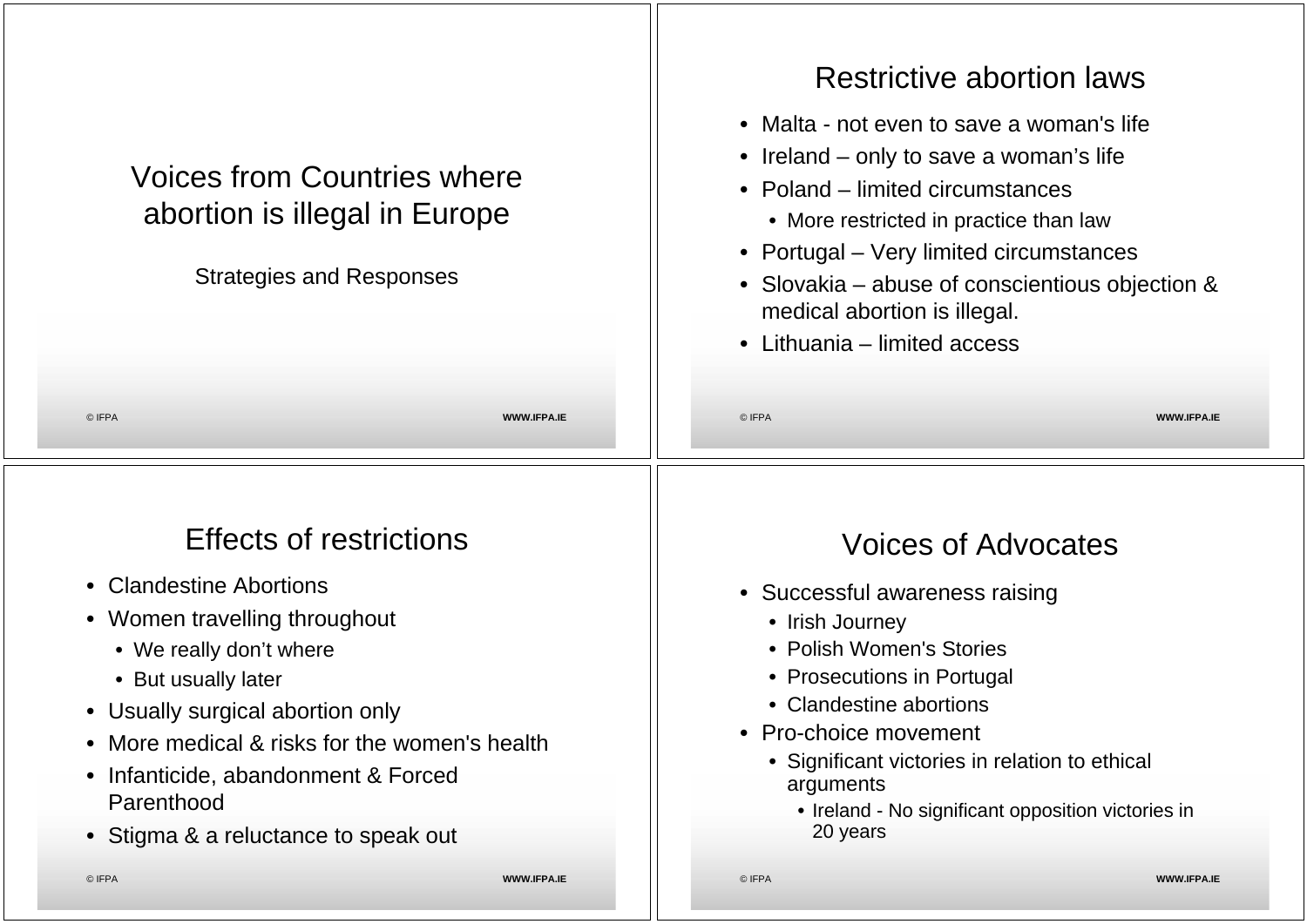## © IFPA **WWW.IFPA.IE** Pro-choice majorities • Opinion Polls – • Ireland complete reserval • In 1981 74% said abortion is always wrong • In 2005 only 35% say abortion is always wrong • Poland – 65% pro-choice • Lithuania - 72% in favour of a woman's right to choose • Strong support for change in Portugal. © IFPA **WWW.IFPA.IE** Shifts in Advocacy Strategies • Both Pro-choice & Anti-choice voices are changing • Anti-choice • Evil Stuff, Fear Stuff & Sweet Stuff • Pro-choice • More Pro-active than re-active • From awareness raising to litigation • Women who had terminations are more involved Voices of the Opposition - Evil Stuff • Mostly pre-1990's but still used. • Emphasis on God & Hell • Religious symbols • Main spokespersons religious leaders. Fear Stuff – Voices to frighten • Imported from the US Intimidation & Fear • Picket homes & clinics • Making life difficult for advocates • Junk science • Medical effects of abortion • Breast cancer/traffic accidents

- Ex-communication.
- Pro-life day of prayer.



• Exploitation of clients

• Rogue agencies